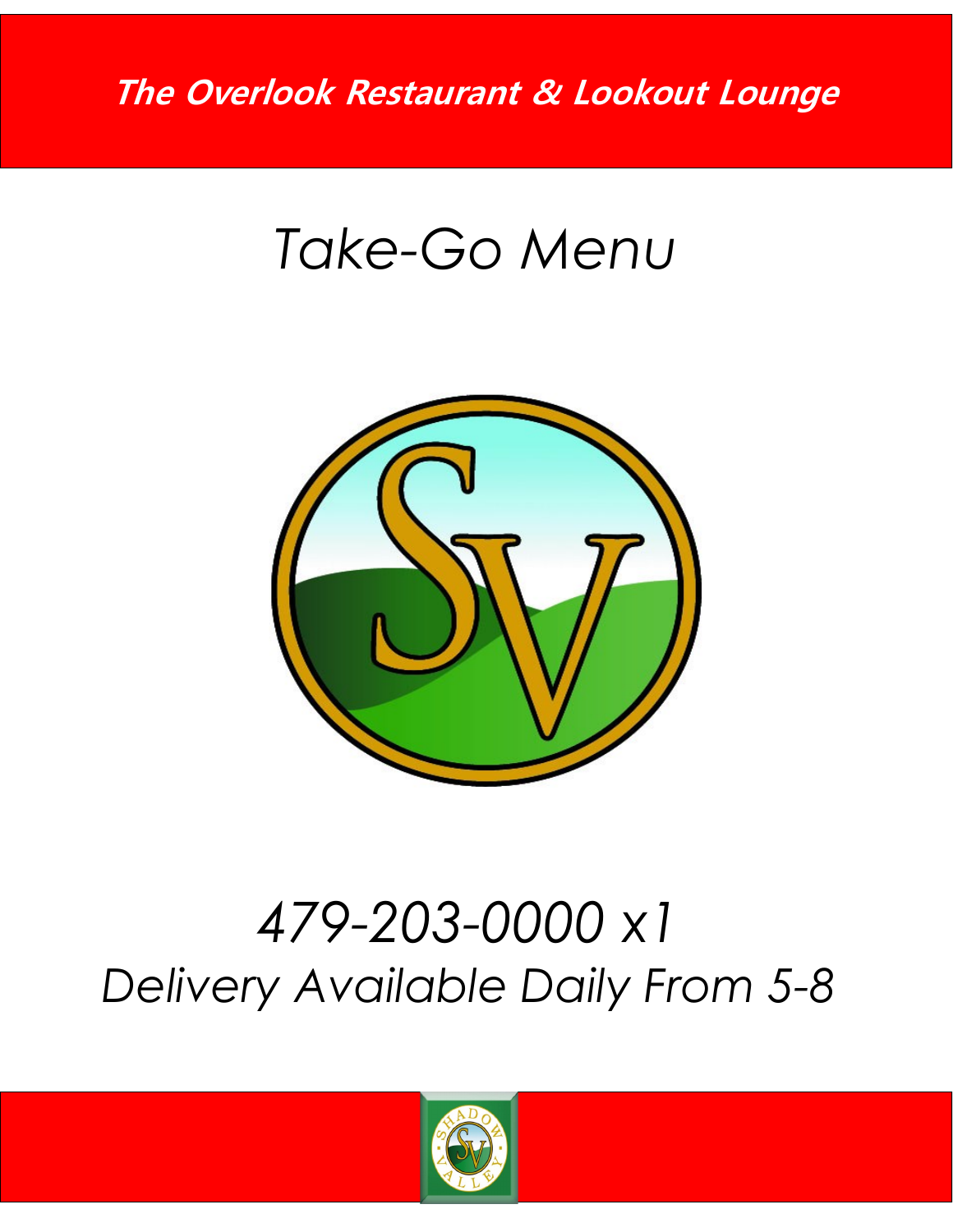# {à la carte}

#### *Proteins*

8 oz. Grilled Chicken 12.99 8 oz. Sautéed Shrimp 14.99 \*\*6 oz. Grilled Salmon 14.99 \*\*6 oz. Grilled Beef Tenderloin 16.99 \*\*8 oz. Grilled Beef Tenderloin 20.99

#### *Sides*

One side 3.99 Two sides 5.99

Steamed Broccoli Vegetable Sauté Sweet Potato Fries Grilled Asparagus Mashed Potato Wilted Spinach Mushroom Risotto Home Fries Seasoned Fries White Rice House Made Chip (Plain, BBQ, Ranch) Tortilla Chips Onion Rings Substitute A Cup OF Soup Or Small Salad For 1.99

#### *Sauces*

Creamy Pesto, Mushroom Demi And Balsamic Reduction

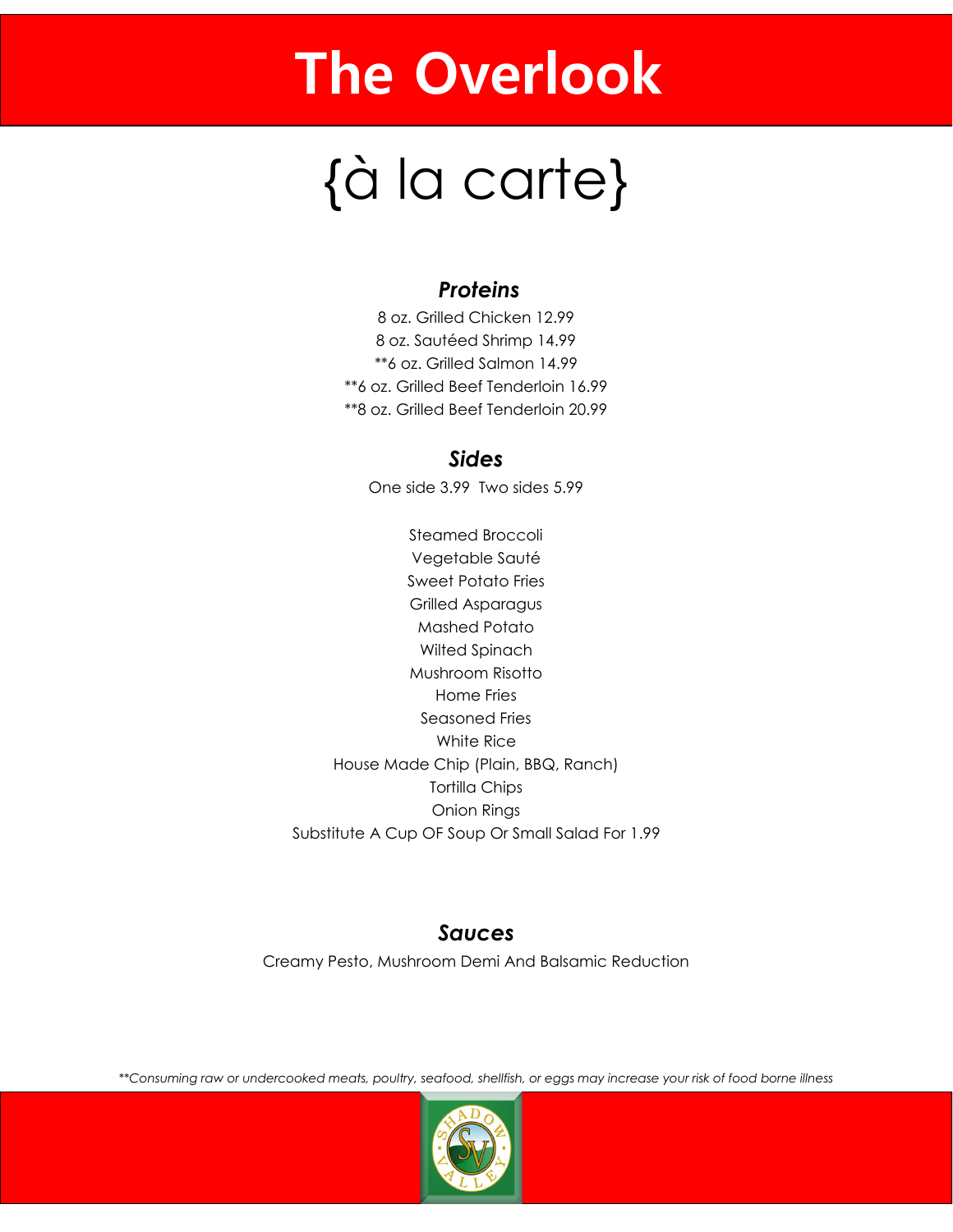# {gourmet appetizers}

### *Tortilla Chips & Salsa* 3.99 *Green Chili Queso* 4.99 *Guacamole* 6.99

*Dip Sampler*

Salsa, Green Chili Queso And Guacamole Served With Tortilla Chips 9.99

#### *Pulled Pork BBQ Nachos*

Tortilla Chips Topped With Pulled Pork, House Made BBQ Sauce, Blended Cheeses, Queso And Jalapeños All Drizzled With Sour Cream 10.99

#### *Shadow Valley Nachos*

Tortilla Chips Topped With Blended Cheeses, Pico De Gallo, Jalapeños, Black Beans, Queso, Sour Cream And Guacamole Plain 8.99 Ground Beef 9.99 Chicken 10.99 Steak 11.99

#### *Pretzel Sticks*

Soft Pretzel Sticks Topped With Kosher Salt And Served With Queso 8.99

#### *Ultimate Quesadilla*

Blended Cheese, Pico De Gallo, And Jalapeños In A Jalapeño Cheddar Tortilla Plain 8.99 Ground Beef 9.99 Chicken 10.99 Steak 11.99

#### *Spicy Cheese Curds*

Spicy Breaded Cheese Curds Topped With Parmesan Then Served With House BBQ And Ranch 10.99

#### *Buffalo Wings*

Choose From Boneless Or Traditional Wings Tossed In Your Choice Of Hot Sauce, House Made BBQ Sauce Or Our Gourmet Sauce Of The Week Served With Celery Sticks And Choice Of Ranch Or Bleu Cheese Dressing 12.99

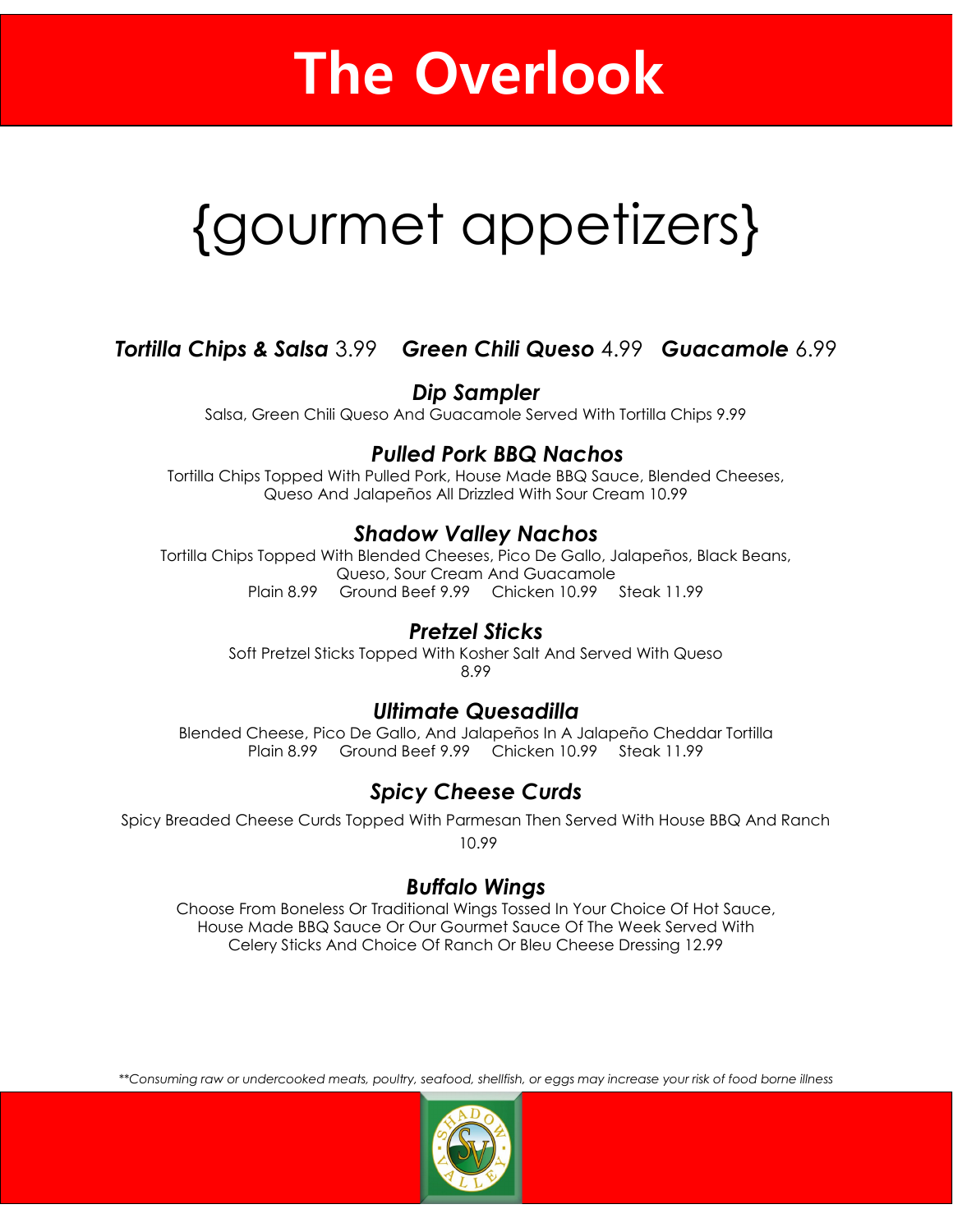## {soup & salad}

#### *Soup Du Jour Or Texas Style Chili*

Cup 4.99 Bowl 6.99

### *Soup And Salad Combo*

Choice Of Small Salad And Cup Of Soup 10.99

#### *House Salad*

Mixed Greens, Tomato, Cucumber And Croutons With Choice Of Dressing Sm. 5.99 Lg. 8.99

#### *Caesar Salad\*\**

Chopped Romaine, Croutons And Parmesan With House Caesar Dressing Sm. 5.99 Lg. 8.99

### *Warm Hazelnut Crusted Goat Cheese Salad*

Mixed Greens, Pecans, Asparagus, Tomatoes, Candied Apples And Raspberry Vinaigrette 9.99

### *Cobb Salad*

Mixed Greens With Tomato, Bacon, Blue Cheese And Avocado 9.99

#### *Chef Salad*

Mixed Green, Ham, Turkey, Bacon, Blended Cheese, Tomato And Cucumber Choice Of Dressing 9.99

#### **Additions To Any Salad**

Make It A Wrap - Jalapeño Cheddar Tortilla .99 Grilled or Crispy Chicken 7.99 Grilled Shrimp 8.99 \*\*Grilled Salmon 9.99 \*\*Grilled Steak 10.99

#### **Salad Dressings**

Ranch, \*\*Caesar, Creamy Bleu Cheese, Balsamic Vinaigrette, Raspberry Vinaigrette, Honey Mustard

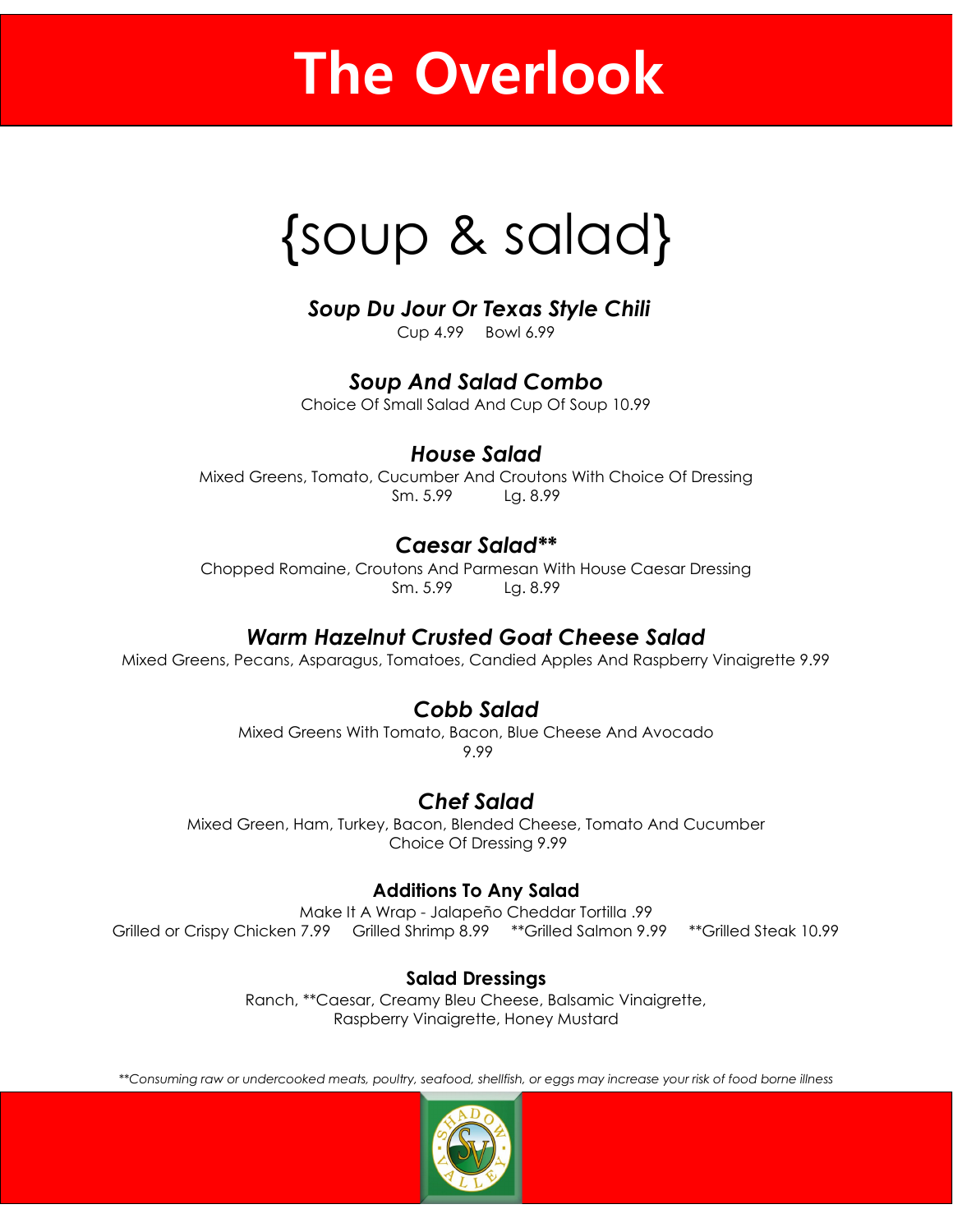## {gourmet pizzas}

#### *Meat Lover's Pizza*

Marinara, Ground Beef, Sausage, Pepperoni, Bacon, Grilled Chicken And Mozzarella 10.99

#### *Skinny Pizza*

Pesto, Grilled Chicken, Asparagus, Spinach, Roasted Vegetables, Tomato And Mixed Cheese On A Cauliflower Crust 10.99

#### *4 Cheese Pizza*

Pesto, Goat Cheese, Parmesan, Blue Cheese, Mozzarella And Crushed Pecans 10.99

#### **BBQ Pizza**

House BBQ, Pulled Pork, Bacon, Jalapeño, Red Onion, Mozzarella And Cilantro 10.99

#### **Spicy Thai Pizza**

Chili Garlic Sauce, Grilled Chicken, Red Onion, Jalapeño, Mozzarella And Cilantro 10.99

#### *Hole In One*

Sausage, Hamburger, Pepperoni, Peppers, Onions, Mushrooms And Marinara 10.99

#### *Build Your Own*

Sausage, Pepperoni, Hamburger, Bacon, Onions, Peppers, Jalapeño, Olives, Mushrooms, Tomatoes, Pineapple 12 Inch 2 Topping 9.99 (Additional Toppings .50 Each )

Gluten Free Crust Is Available Upon Request *\*\*Consuming raw or undercooked meats, poultry, seafood, shellfish, or eggs may increase your risk of food borne illness*

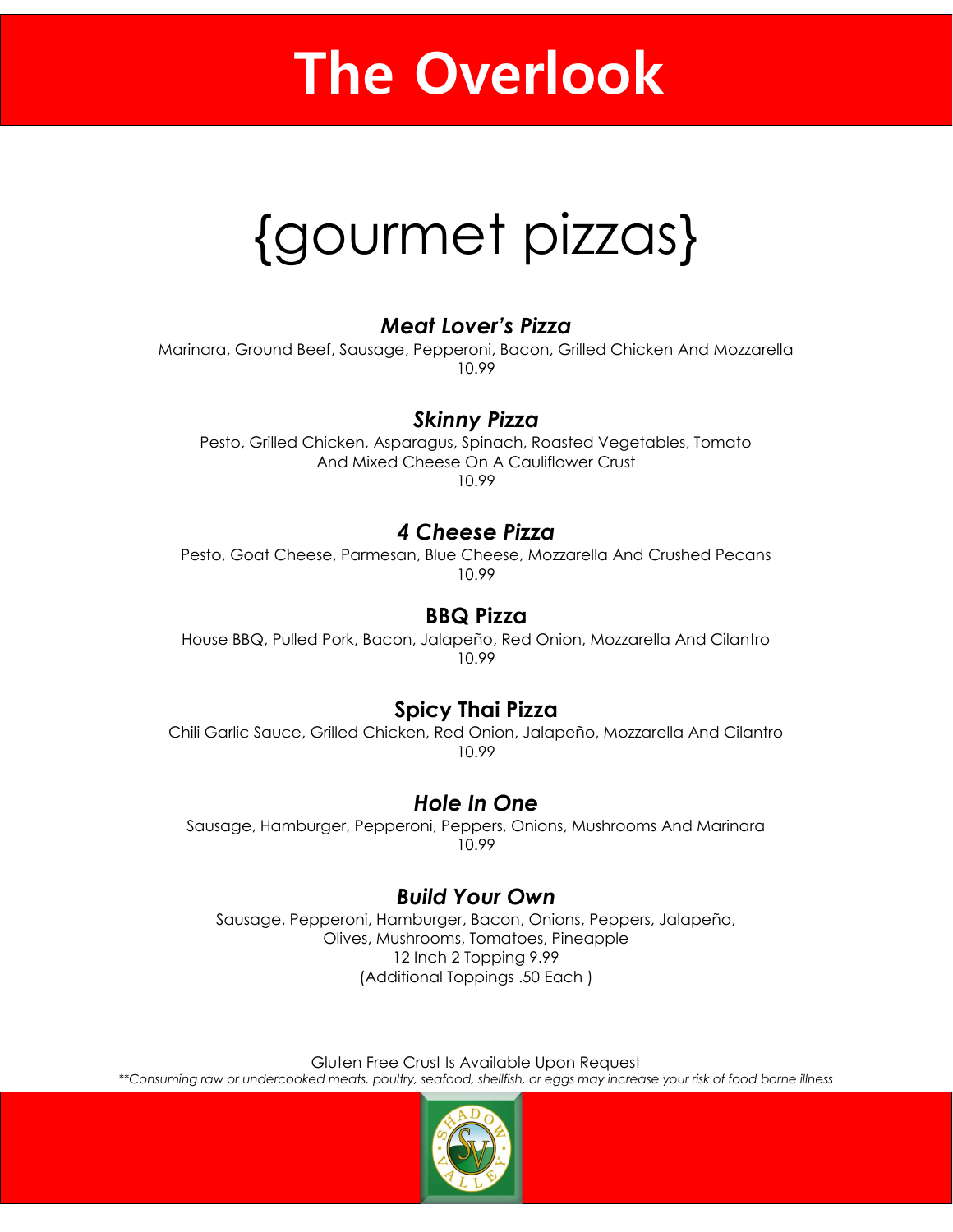# {signature sandwiches}

#### *Smoked Turkey*

Thick Sliced Turkey, Provolone And Roasted Red Pepper Marmalade On Sourdough 13.99

#### *Shadow Valley Club*

Smoked Turkey, Ham, Applewood Smoked Bacon, Swiss, Cheddar, Lettuce, Tomato And Herbed Mayo 14.99

#### *Buffalo Chicken Wrap*

Grilled Or Crispy Chicken, Avocado, Lettuce, Tomatoes, Bacon, Mixed Cheeses, And Herbed Mayo In A Jalapeño Cheddar Tortilla 15.99

#### *Cordon Bleu*

Crispy Chicken, Ham, Swiss, Honey Mustard, Lettuce, Tomato And Onion On Toasted Brioche 14.99

### *Par 3 Chicken Sandwich (Choice of 3 Toppings)*

Choice of BBQ Sauce, Applewood Smoked Bacon, Grilled Mushrooms, Avocado, Sautéed Onions Or Guacamole Served with Cheese On A Toasted Hawaiian Bun 15.99

### *Chicken Caesar Wrap*

Grilled Chicken With Romaine, Parmesan, Tomato, Bacon And Caesar Dressing 14.99

### *All American Burger\*\**

Grilled Kobe Topped With Your Choice Of Cheese With Lettuce, Tomato And Onion On Hawaiian Bun 14.99

## *Grilled Kobe Burger (Choice Of 3 Toppings)\*\**

Choice of BBQ Sauce, Applewood Smoked Bacon, Grilled Mushrooms, Avocado, Sautéed Onions or Guacamole Served with Cheese On A Toasted Hawaiian Bun 15.99

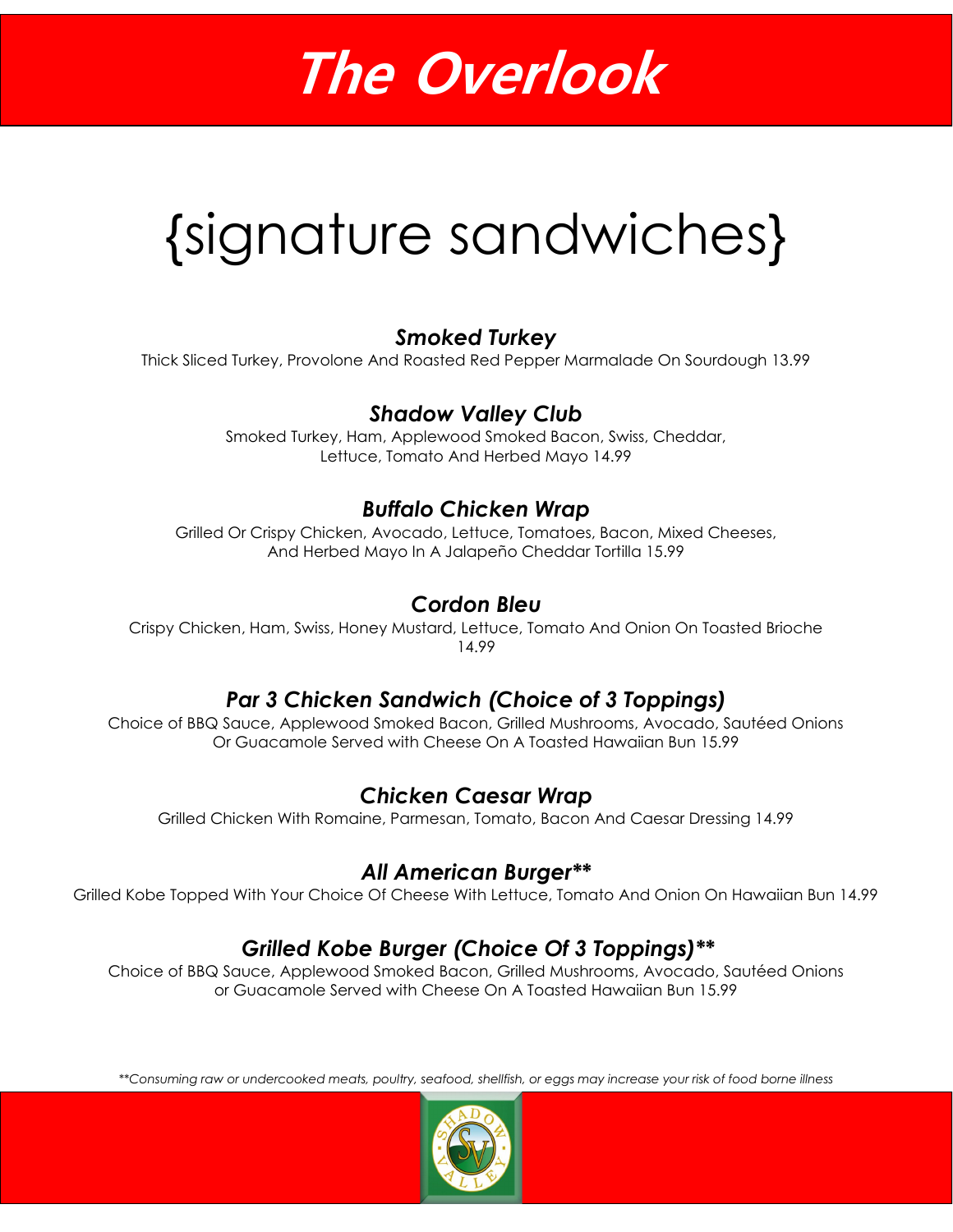# {kid's menu}

### *Kid's Meals (Choice Of One Side)*

\*\*Hamburger Or \*\*Cheeseburger 5.99 Chicken Tenders 6.99 Grilled Cheese Sandwich 4.99 Hot Dog Or Corn Dog 4.99 Cheese Quesadilla 4.99 Mac & Cheese 4.99 *(Made With Penne Pasta)* Buttered Noodles 3.99 *(Made With Penne Pasta)* Kid's 2 Topping Pizza 5.99

#### *Kid's Entrées (Choice of Two Sides)*

Grilled Chicken Breast 7.99 Grilled Shrimp 9.99 \*\*Grilled Salmon 9.99 \*\*Grilled Filet 10.99

#### *Sides*

Hand Cut Fries, Seasoned Fries, Homemade Chips, Steamed Broccoli, Grilled Asparagus, Wilted Spinach, Sautéed Vegetables Or Fruit

### *Drinks*

Coke, Coke Zero, Diet Coke, Sprite, Dr. Pepper, Diet Dr. Pepper, Root Beer, Lemonade, Juice, Milk Or Chocolate Milk 1.49 *Note: Kids Menu Applies To Children 12 & Under.*